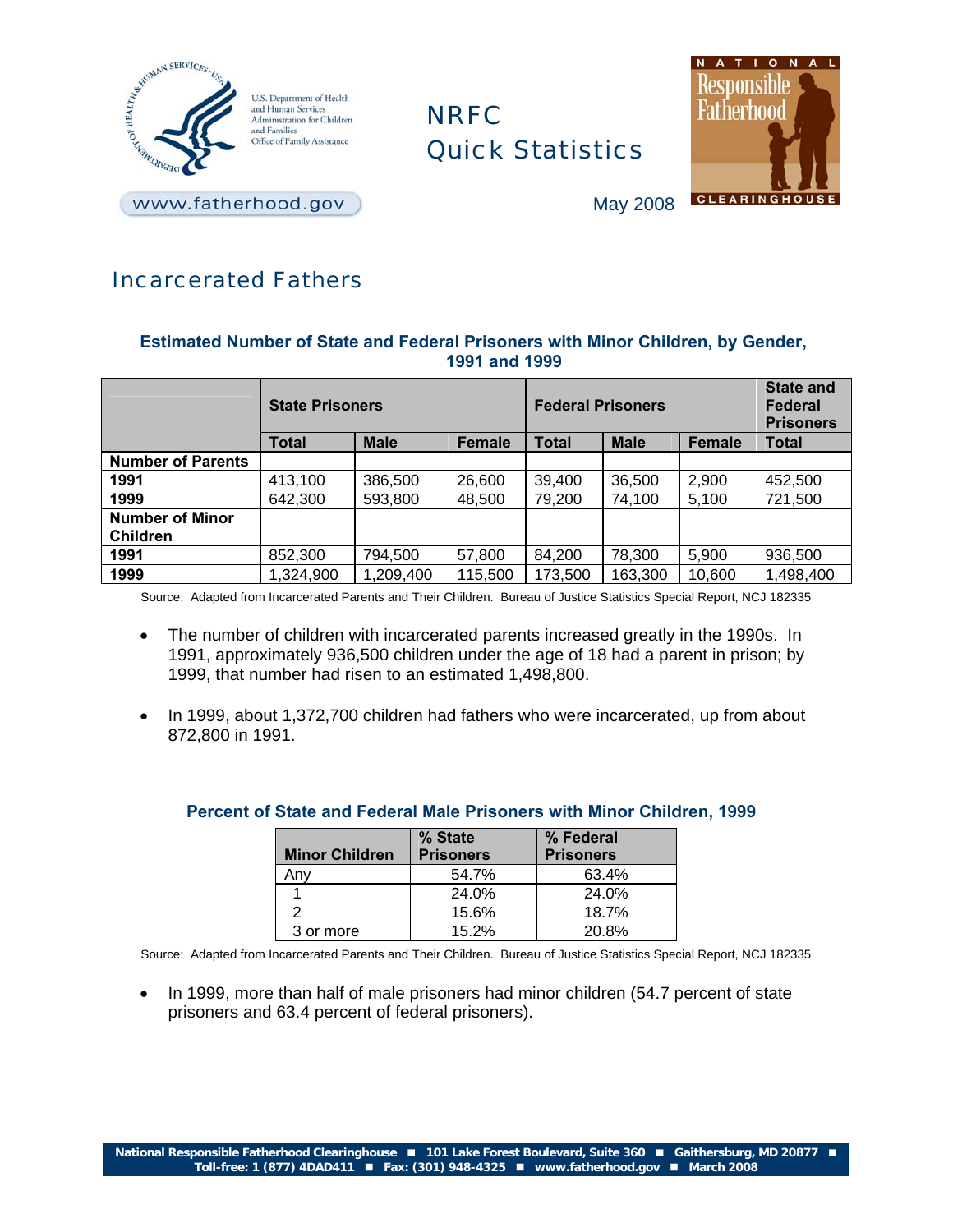



### **Minor Children with a Parent in Prison by Race/Ethnicity, 1999**

| <b>Race/Ethnicity</b> | <b>Number</b> | <b>Percent</b> |  |
|-----------------------|---------------|----------------|--|
| U.S. Total*           | 1.498.800     | 2.1%           |  |
| White                 | 384.500       | 0.8%           |  |
| <b>Black</b>          | 767.200       | 7.0%           |  |
| Hispanic              | 301,600       | 2.6%           |  |

\*Includes children of other races.

Source: Adapted from Incarcerated Parents and Their Children. Bureau of Justice Statistics Special Report, NCJ 182335

 Non-white children are more likely to have a parent in prison. In 1999, 2.1 percent of all children in the U.S. had a parent in prison. However, 7 percent of black children and 2.6 percent of Hispanic children had a parent in prison as compared to only 0.8 percent of white children.

#### **Living Arrangements for Children with Parents in State Prisons, 1997**

|                              | <b>Male</b> | <b>Female</b> |
|------------------------------|-------------|---------------|
| Lived with Children Prior to |             |               |
| Admission                    | 43.8%       | 64.3%         |
| Current caregiver            |             |               |
| Child's other parent         | 89.6%       | 28.0%         |
| Child's grandparent          | 13.3%       | 52.9%         |
| Other relative               | 4.9%        | 25.7%         |
| Foster home/agency           | 1.8%        | 9.6%          |
| Friends/other                | 4.9%        | 10.4%         |

Source: Adapted from Incarcerated Parents and Their Children. Bureau of Justice Statistics Special Report, NCJ 182335.

- Less than half (43.8 percent) of incarcerated fathers in state prisons were living with their children prior to their admission to jail.
- The vast majority (89.6 percent) of children with a father in state prison live with their mother. By comparison, only 28 percent of children with an incarcerated mother live with their father.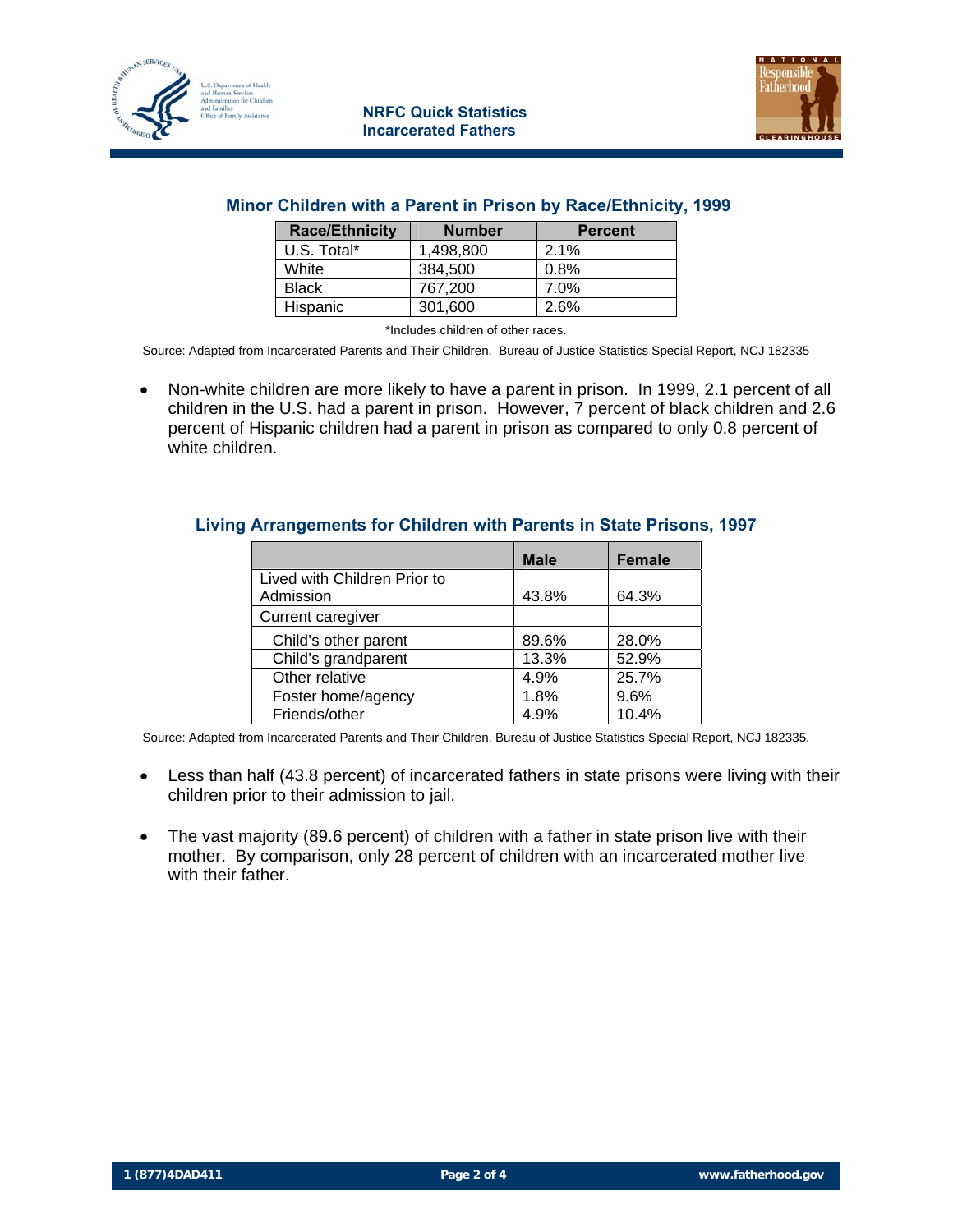



# **Frequency of Contact (Phone, Mails, Personal Visits) with Children for Parents in State Prisons, 1997**

| Frequency             | Fathers | <b>Mothers</b> |
|-----------------------|---------|----------------|
| Daily or almost daily | 9.5%    | 17.8%          |
| At least once a week  | 30.3%   | 42.4%          |
| At least once a month | 22.6%   | 18.0%          |
| Less than once a      |         |                |
| month                 | 16.6%   | 9.7%           |
| <b>Never</b>          | 21.1%   | 12.2%          |

Source: Adapted from Incarcerated Parents and Their Children. Bureau of Justice Statistics Special Report, NCJ 182335.

- Mothers in state prisons were far more likely than fathers to report contact with their children at least once a week or daily/almost daily (60.2 percent as compared with 39.8 percent).
- More than one in five fathers in state prisons (21.1 percent) never had contact with their children as compared with only 12.2 percent of mothers.

# **Frequency of Telephone, Mail, and Personal Contacts with Children for Parents in State Prisons, 1997**

| Type of                | <b>Percent of State Inmates Reporting Monthly</b><br><b>Contact with Their Children, 1997</b> |       |  |  |  |
|------------------------|-----------------------------------------------------------------------------------------------|-------|--|--|--|
| Contact                | <b>Male</b><br><b>Female</b>                                                                  |       |  |  |  |
| Any                    | 62.4%                                                                                         | 78.4% |  |  |  |
| Phone                  | 42.0%                                                                                         | 53.6% |  |  |  |
| Mail                   | 49.9%                                                                                         | 65.8% |  |  |  |
| <b>Personal Visits</b> | 21.0%                                                                                         | 23.8% |  |  |  |

Source: Adapted from Incarcerated Parents and Their Children. Bureau of Justice Statistics Special Report, NCJ 182335.

- Parent-child contact in the form of phone, mail, or personal visits while in state prison is less for incarcerated fathers than it is for incarcerated mothers; 78.4 percent of mothers report monthly contact as compared to 62.4 percent of fathers.
- Less than one in four incarcerated parents reported having monthly visits with their children (21 percent for fathers and 23.8 percent for mothers).